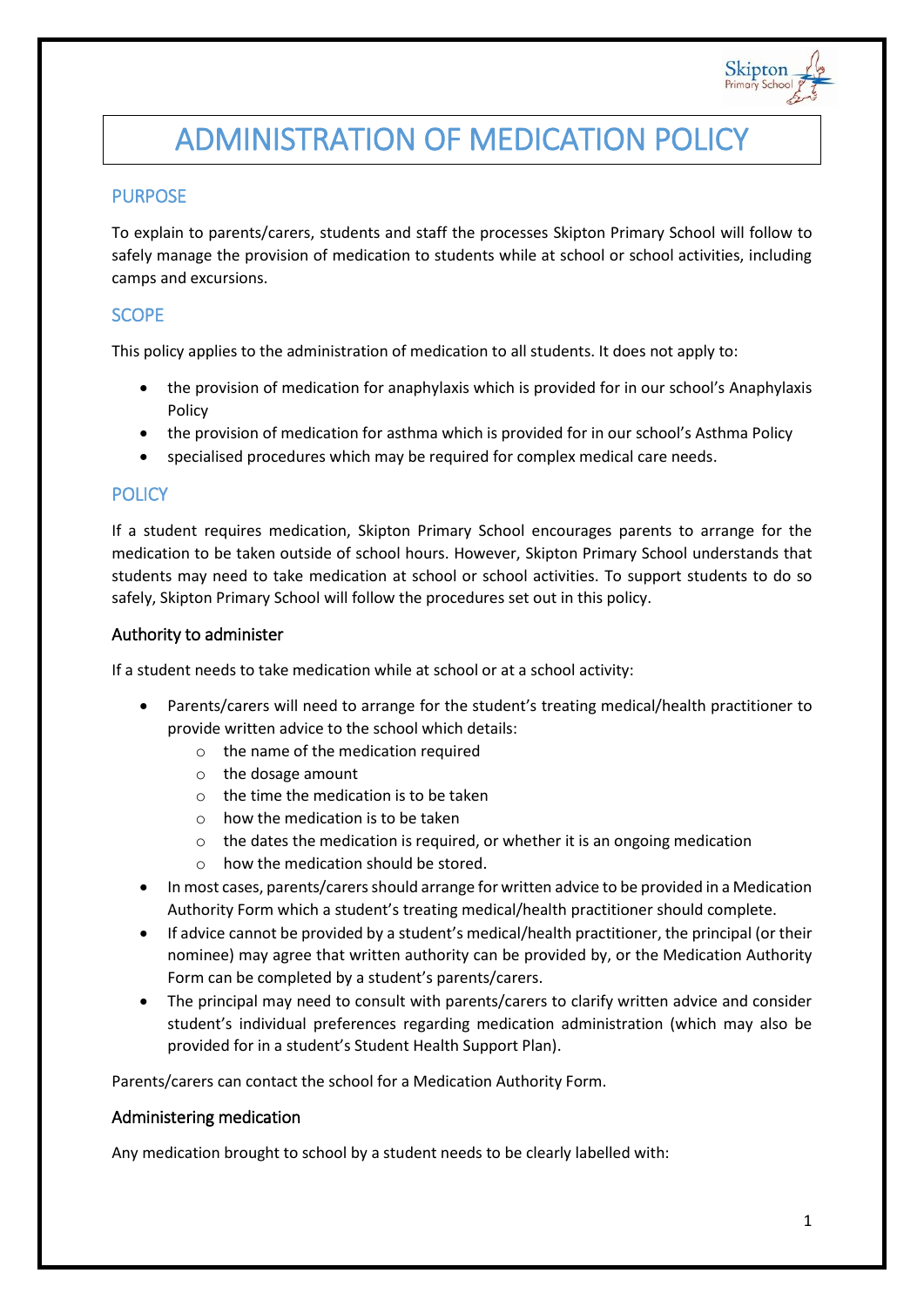

- the student's name
- the dosage required
- the time the medication needs to be administered.

Parents/carers need to ensure that the medication a student has at school is within its expiry date. If school staff become aware that the medication a student has at school has expired, they will promptly contact the student's parents/carers who will need to arrange for medication within the expiry date to be provided.

If a student needs to take medication at school or a school activity, the principal (or their nominee) will ensure that:

- 1. Medication is administered to the student in accordance with the Medication Authority Form so that:
	- the student receives their correct medication
	- in the proper dose
	- via the correct method (for example, inhaled or orally)
	- at the correct time of day.
- 2. A log is kept of medicine administered to a student.
- 3. Where possible, two staff members will supervise the administration of medication.
- 4. The teacher in charge of a student at the time their medication is required:
	- is informed that the student needs to receive their medication
	- if necessary, release the student from class to obtain their medication.

## *Self-administration*

In some cases it may be appropriate for students to self-administer their medication. The principal may consult with parents/carers and consider advice from the student's medical/health practitioner to determine whether to allow a student to self-administer their medication.

If the principal decides to allow a student to self-administer their medication, the principal may require written acknowledgement from the student's medical/health practitioner, or the student's parents/carers that the student will self-administer their medication.

## Storing medication

The principal (or their nominee) will put in place arrangements so that medication is stored:

- securely to minimise risk to others
- in a place only accessible by staff who are responsible for administering the medication
- away from a classroom (unless quick access is required)
- away from first aid kits
- according to packet instructions, particularly in relation to temperature.

The principal may decide, in consultation with parents/carers and/or on the advice of a student's treating medical/health practitioner:

- that the student's medication should be stored securely in the student's classroom if quick access might be required
- to allow the student to carry their own medication with them, preferably in the original packaging if:
	- $\circ$  the medication does not have special storage requirements, such as refrigeration